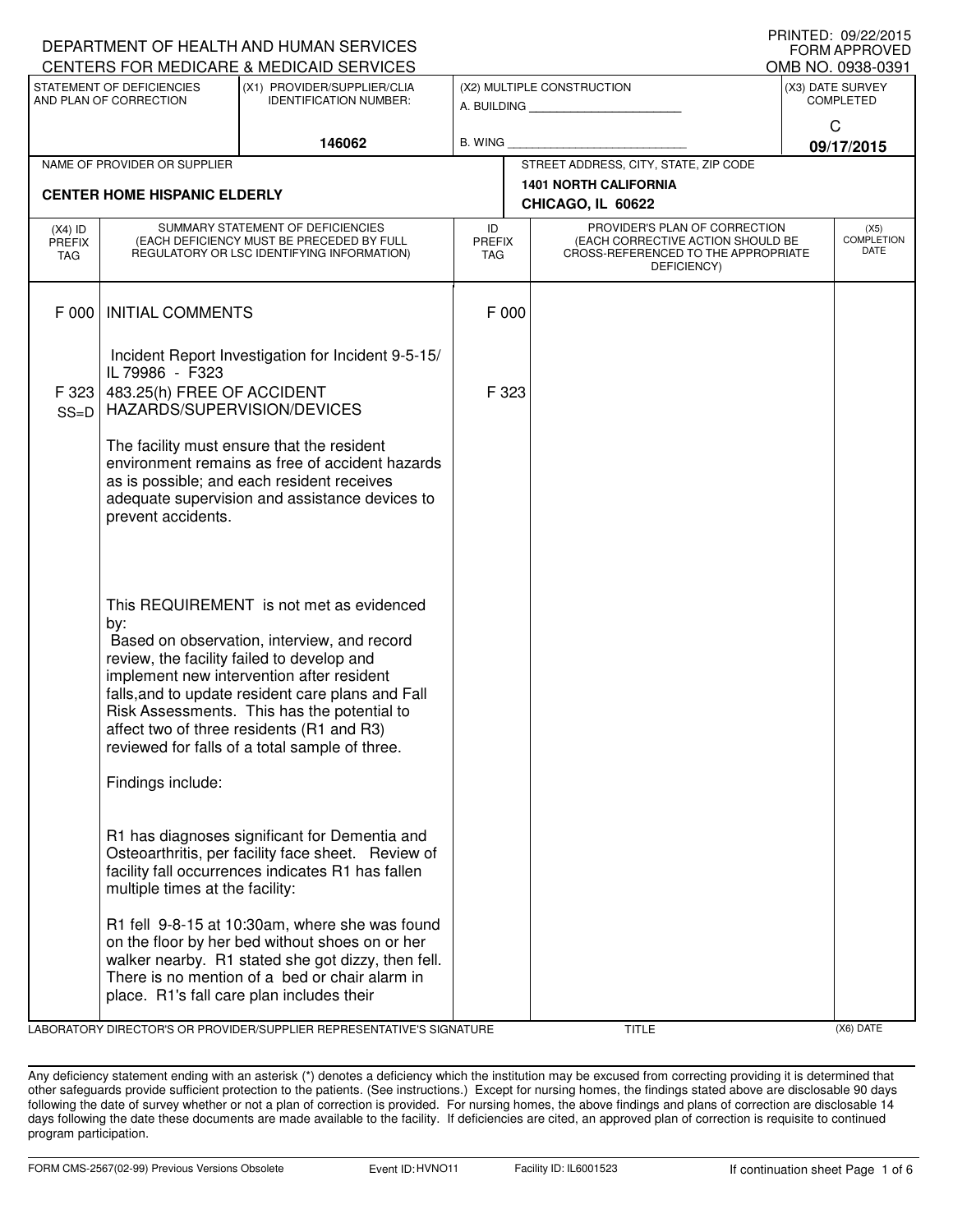|                                          |                                                     | DEPARTMENT OF HEALTH AND HUMAN SERVICES                                                                                                                                                                                                                                                                                                                                                                                                                                                                                                                                                                                                                                                                                                                                                                                                                                                                                                                                                                                                                                                                                                                                                                                                                                                                                                                                                                                                                                                                                                                                                                                                                                                                                                                                                                                                              |                            |       |                                                                                                                          | FORM APPROVED                     |
|------------------------------------------|-----------------------------------------------------|------------------------------------------------------------------------------------------------------------------------------------------------------------------------------------------------------------------------------------------------------------------------------------------------------------------------------------------------------------------------------------------------------------------------------------------------------------------------------------------------------------------------------------------------------------------------------------------------------------------------------------------------------------------------------------------------------------------------------------------------------------------------------------------------------------------------------------------------------------------------------------------------------------------------------------------------------------------------------------------------------------------------------------------------------------------------------------------------------------------------------------------------------------------------------------------------------------------------------------------------------------------------------------------------------------------------------------------------------------------------------------------------------------------------------------------------------------------------------------------------------------------------------------------------------------------------------------------------------------------------------------------------------------------------------------------------------------------------------------------------------------------------------------------------------------------------------------------------------|----------------------------|-------|--------------------------------------------------------------------------------------------------------------------------|-----------------------------------|
| CENTERS FOR MEDICARE & MEDICAID SERVICES |                                                     |                                                                                                                                                                                                                                                                                                                                                                                                                                                                                                                                                                                                                                                                                                                                                                                                                                                                                                                                                                                                                                                                                                                                                                                                                                                                                                                                                                                                                                                                                                                                                                                                                                                                                                                                                                                                                                                      |                            |       | OMB NO. 0938-0391<br>(X3) DATE SURVEY                                                                                    |                                   |
|                                          | STATEMENT OF DEFICIENCIES<br>AND PLAN OF CORRECTION | (X1) PROVIDER/SUPPLIER/CLIA<br><b>IDENTIFICATION NUMBER:</b>                                                                                                                                                                                                                                                                                                                                                                                                                                                                                                                                                                                                                                                                                                                                                                                                                                                                                                                                                                                                                                                                                                                                                                                                                                                                                                                                                                                                                                                                                                                                                                                                                                                                                                                                                                                         |                            |       | (X2) MULTIPLE CONSTRUCTION<br>A. BUILDING                                                                                | <b>COMPLETED</b>                  |
|                                          |                                                     | 146062                                                                                                                                                                                                                                                                                                                                                                                                                                                                                                                                                                                                                                                                                                                                                                                                                                                                                                                                                                                                                                                                                                                                                                                                                                                                                                                                                                                                                                                                                                                                                                                                                                                                                                                                                                                                                                               | B. WING                    |       |                                                                                                                          | C<br>09/17/2015                   |
|                                          | NAME OF PROVIDER OR SUPPLIER                        |                                                                                                                                                                                                                                                                                                                                                                                                                                                                                                                                                                                                                                                                                                                                                                                                                                                                                                                                                                                                                                                                                                                                                                                                                                                                                                                                                                                                                                                                                                                                                                                                                                                                                                                                                                                                                                                      |                            |       | STREET ADDRESS, CITY, STATE, ZIP CODE                                                                                    |                                   |
| <b>CENTER HOME HISPANIC ELDERLY</b>      |                                                     |                                                                                                                                                                                                                                                                                                                                                                                                                                                                                                                                                                                                                                                                                                                                                                                                                                                                                                                                                                                                                                                                                                                                                                                                                                                                                                                                                                                                                                                                                                                                                                                                                                                                                                                                                                                                                                                      |                            |       | <b>1401 NORTH CALIFORNIA</b><br>CHICAGO, IL 60622                                                                        |                                   |
| $(X4)$ ID<br><b>PREFIX</b><br>TAG        |                                                     | SUMMARY STATEMENT OF DEFICIENCIES<br>(EACH DEFICIENCY MUST BE PRECEDED BY FULL<br>REGULATORY OR LSC IDENTIFYING INFORMATION)                                                                                                                                                                                                                                                                                                                                                                                                                                                                                                                                                                                                                                                                                                                                                                                                                                                                                                                                                                                                                                                                                                                                                                                                                                                                                                                                                                                                                                                                                                                                                                                                                                                                                                                         | ID<br><b>PREFIX</b><br>TAG |       | PROVIDER'S PLAN OF CORRECTION<br>(EACH CORRECTIVE ACTION SHOULD BE<br>CROSS-REFERENCED TO THE APPROPRIATE<br>DEFICIENCY) | (X5)<br><b>COMPLETION</b><br>DATE |
| F 323                                    | Continued From page 1<br>walker, and poor vision.   | interventions "ensure resident is wearing<br>appropriate footwear," be sure call light is within<br>reach" and "educate resident to use her walker at<br>all times." E2 (Director of Nursing) investigated<br>this fall, and concluded it was due to not wearing<br>her shoes, being non-compliant with using her<br>Facility incident report dated 9-5-15 indicates was<br>brought to the nurses' station by E5 (CNA -<br>Certified Nursing Assistant) due to complaints of<br>abdominal pain. E4 (Nurse) observed R1<br>guarding her abdomen. R1 stated "my side hurt<br>so bad the other day, I fell." E4 took R1 to her<br>room and examined her, finding a "superficial<br>lump" to R1's right lower abdomen. Z4<br>(Physician) gave orders to send R1 to the<br>hospital for evaluation of abdominal pain. E4<br>stated 9-15-15 at 2:32pm she was unaware of R1<br>falling recently. E5 stated 9-15-15 at 3:00pm she<br>was also unaware of R1 falling recently, and<br>reported this as an unwitnessed fall. E6's<br>nursing note dated 9-6-15 at 9:42am indicates R1<br>was admitted to the hospital for abdominal pain.<br>Hospital records indicate R1 received An X-ray of<br>R1's right rib cage 9-6-16 found a minimally<br>displaced acute fracture of the right eighth rib<br>anteriorly, and no pneumothorax. E9's (Nurse)<br>nursing note dated 9-7-15 at 10:51pm indicates<br>R1 was re-admitted to the facility with an<br>abdominal binder in place for her fractured rib.<br>R1 fell 5-7-15 at 9:58pm, when she was found on<br>the floor of her room., per the The Fall Incident<br>report written by E13 (Nurse). This report<br>indicates Z5 (Physician) was made aware and<br>ordered R1 to be monitored and a bed and chair<br>alarm be placed for safety. There are no<br>interventions of a bed or chair alarm listed as |                            | F 323 |                                                                                                                          |                                   |

FORM CMS-2567(02-99) Previous Versions Obsolete Event ID: HVNO11 Facility ID: IL6001523 If continuation sheet Page 2 of 6

DEPARTMENT OF HEALTH AND HUMAN SERVICES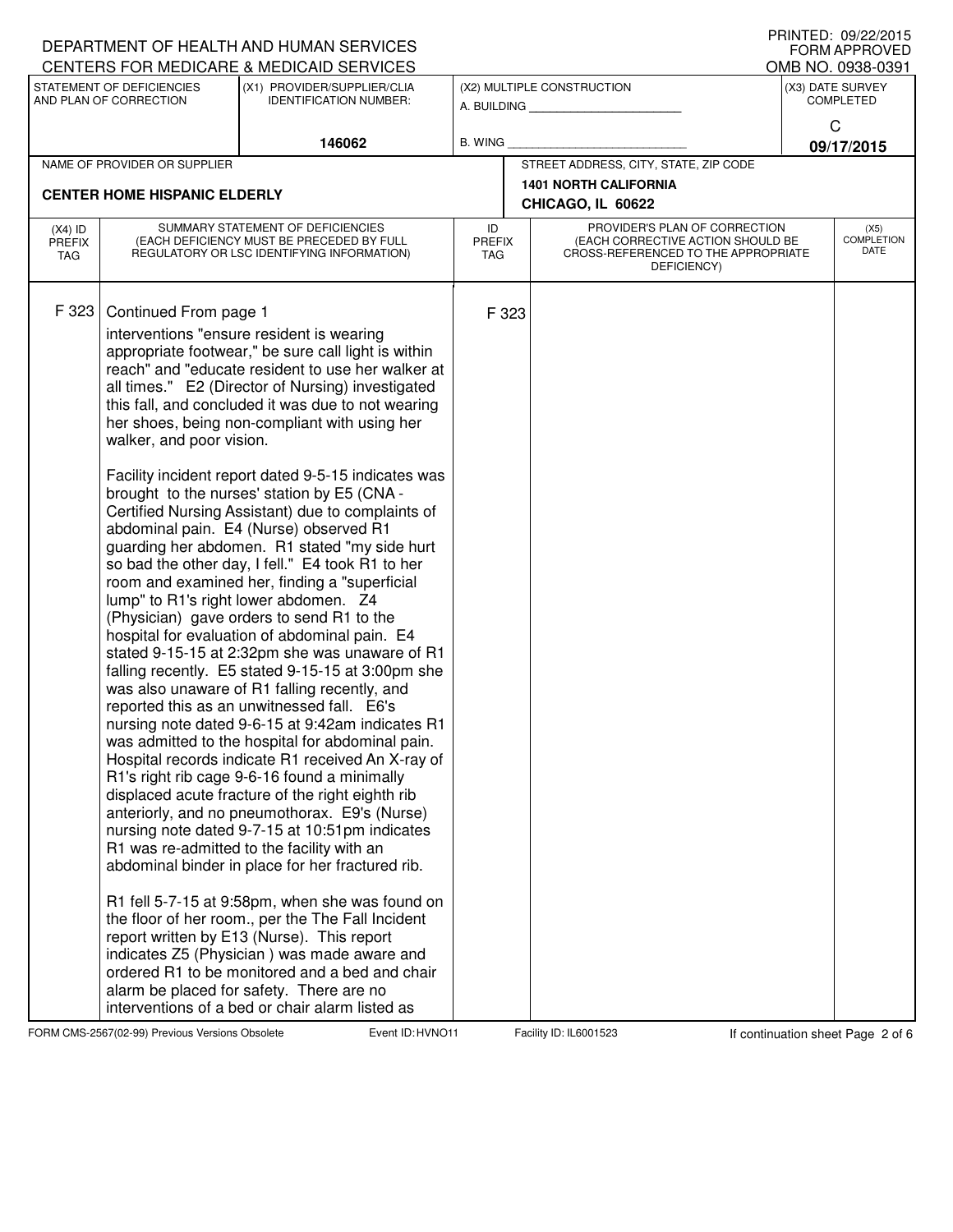|                                   |                                                                                                                                               | DEPARTMENT OF HEALTH AND HUMAN SERVICES<br>CENTERS FOR MEDICARE & MEDICAID SERVICES                                                                                                                                                                                                                                                                                                                                                                                                                                                                                                                                                                                                                                                                                                                                                                                                                                                                                                                                                                                                                                                                                                                                                                                                                                                                                                                                                                                                  |                                   |       |                                                                                                                          |                                      | FORM APPROVED                     |  |  |  |
|-----------------------------------|-----------------------------------------------------------------------------------------------------------------------------------------------|--------------------------------------------------------------------------------------------------------------------------------------------------------------------------------------------------------------------------------------------------------------------------------------------------------------------------------------------------------------------------------------------------------------------------------------------------------------------------------------------------------------------------------------------------------------------------------------------------------------------------------------------------------------------------------------------------------------------------------------------------------------------------------------------------------------------------------------------------------------------------------------------------------------------------------------------------------------------------------------------------------------------------------------------------------------------------------------------------------------------------------------------------------------------------------------------------------------------------------------------------------------------------------------------------------------------------------------------------------------------------------------------------------------------------------------------------------------------------------------|-----------------------------------|-------|--------------------------------------------------------------------------------------------------------------------------|--------------------------------------|-----------------------------------|--|--|--|
|                                   | STATEMENT OF DEFICIENCIES                                                                                                                     | (X1) PROVIDER/SUPPLIER/CLIA                                                                                                                                                                                                                                                                                                                                                                                                                                                                                                                                                                                                                                                                                                                                                                                                                                                                                                                                                                                                                                                                                                                                                                                                                                                                                                                                                                                                                                                          |                                   |       |                                                                                                                          |                                      | OMB NO. 0938-0391                 |  |  |  |
|                                   | AND PLAN OF CORRECTION                                                                                                                        | <b>IDENTIFICATION NUMBER:</b>                                                                                                                                                                                                                                                                                                                                                                                                                                                                                                                                                                                                                                                                                                                                                                                                                                                                                                                                                                                                                                                                                                                                                                                                                                                                                                                                                                                                                                                        |                                   |       | (X2) MULTIPLE CONSTRUCTION<br>A. BUILDING                                                                                | (X3) DATE SURVEY<br><b>COMPLETED</b> |                                   |  |  |  |
|                                   |                                                                                                                                               | 146062                                                                                                                                                                                                                                                                                                                                                                                                                                                                                                                                                                                                                                                                                                                                                                                                                                                                                                                                                                                                                                                                                                                                                                                                                                                                                                                                                                                                                                                                               | <b>B. WING</b>                    |       |                                                                                                                          |                                      | $\mathsf C$<br>09/17/2015         |  |  |  |
|                                   | NAME OF PROVIDER OR SUPPLIER                                                                                                                  |                                                                                                                                                                                                                                                                                                                                                                                                                                                                                                                                                                                                                                                                                                                                                                                                                                                                                                                                                                                                                                                                                                                                                                                                                                                                                                                                                                                                                                                                                      |                                   |       | STREET ADDRESS, CITY, STATE, ZIP CODE                                                                                    |                                      |                                   |  |  |  |
|                                   |                                                                                                                                               |                                                                                                                                                                                                                                                                                                                                                                                                                                                                                                                                                                                                                                                                                                                                                                                                                                                                                                                                                                                                                                                                                                                                                                                                                                                                                                                                                                                                                                                                                      |                                   |       | <b>1401 NORTH CALIFORNIA</b>                                                                                             |                                      |                                   |  |  |  |
|                                   | <b>CENTER HOME HISPANIC ELDERLY</b>                                                                                                           |                                                                                                                                                                                                                                                                                                                                                                                                                                                                                                                                                                                                                                                                                                                                                                                                                                                                                                                                                                                                                                                                                                                                                                                                                                                                                                                                                                                                                                                                                      | CHICAGO, IL 60622                 |       |                                                                                                                          |                                      |                                   |  |  |  |
| $(X4)$ ID<br><b>PREFIX</b><br>TAG |                                                                                                                                               | SUMMARY STATEMENT OF DEFICIENCIES<br>(EACH DEFICIENCY MUST BE PRECEDED BY FULL<br>REGULATORY OR LSC IDENTIFYING INFORMATION)                                                                                                                                                                                                                                                                                                                                                                                                                                                                                                                                                                                                                                                                                                                                                                                                                                                                                                                                                                                                                                                                                                                                                                                                                                                                                                                                                         | ID<br><b>PREFIX</b><br><b>TAG</b> |       | PROVIDER'S PLAN OF CORRECTION<br>(EACH CORRECTIVE ACTION SHOULD BE<br>CROSS-REFERENCED TO THE APPROPRIATE<br>DEFICIENCY) |                                      | (X5)<br><b>COMPLETION</b><br>DATE |  |  |  |
| F 323                             | Continued From page 2<br>was not done after this fall.<br>any new interventions after this fall.<br>interventions after this fall.<br>1:44pm. | interventions on R1's care plan, or any other new<br>interventions. An updated fall risk assessment<br>R1 was found on the floor of her room 5-6-15 at<br>11:30pm. R1's care plan was not updated with<br>R1 was reported by her roommate 5-5-15 at<br>6:05pm to have fallen and got back into bed by<br>herself. R1 sustained a right elbow skin tear and<br>complained of right hip pain. R1 was sent to the<br>hospital, and the X-ray of R1's right hip was<br>negative, but she was admitted to the hospital for<br>a diagnosis of Urinary Tract Infection and Fall.<br>R1's care plan was not updated with any new<br>R1 experienced a witnessed fall 4-7-15 at<br>3:26pm while a friend was visiting her. R1<br>slipped getting out of bed. R1 did not have<br>shoes on prior to this fall. R1's care plan was not<br>updated until 4-21-15 with new interventions.<br>R1 was found on the floor of her room 3-7-15 at<br>R1 was seen 9-15-15 at 11:58am to be seated on<br>her bed, her call light draped over the nightstand.<br>R1 could not reach her call light upon command<br>by E11, who interpreted. There was not a bed<br>alarm in place. R1 was again seen 9-15-15 at<br>4:20pm, standing up at the side of her bed.<br>There was not a bed alarm in place or sounding.<br>R1's call light draped over the back of her<br>nightstand. R1 was once again seen 9-16-15 at<br>1:25pm standing by her closet. R1 wore only<br>socks, and no bed alarm was seen or was |                                   | F 323 |                                                                                                                          |                                      |                                   |  |  |  |
|                                   |                                                                                                                                               | sounding. R1's call light was across the room,                                                                                                                                                                                                                                                                                                                                                                                                                                                                                                                                                                                                                                                                                                                                                                                                                                                                                                                                                                                                                                                                                                                                                                                                                                                                                                                                                                                                                                       |                                   |       |                                                                                                                          |                                      |                                   |  |  |  |

FORM CMS-2567(02-99) Previous Versions Obsolete Event ID: HVNO11 Facility ID: IL6001523 If continuation sheet Page 3 of 6

DEPARTMENT OF HEALTH AND HUMAN SERVICES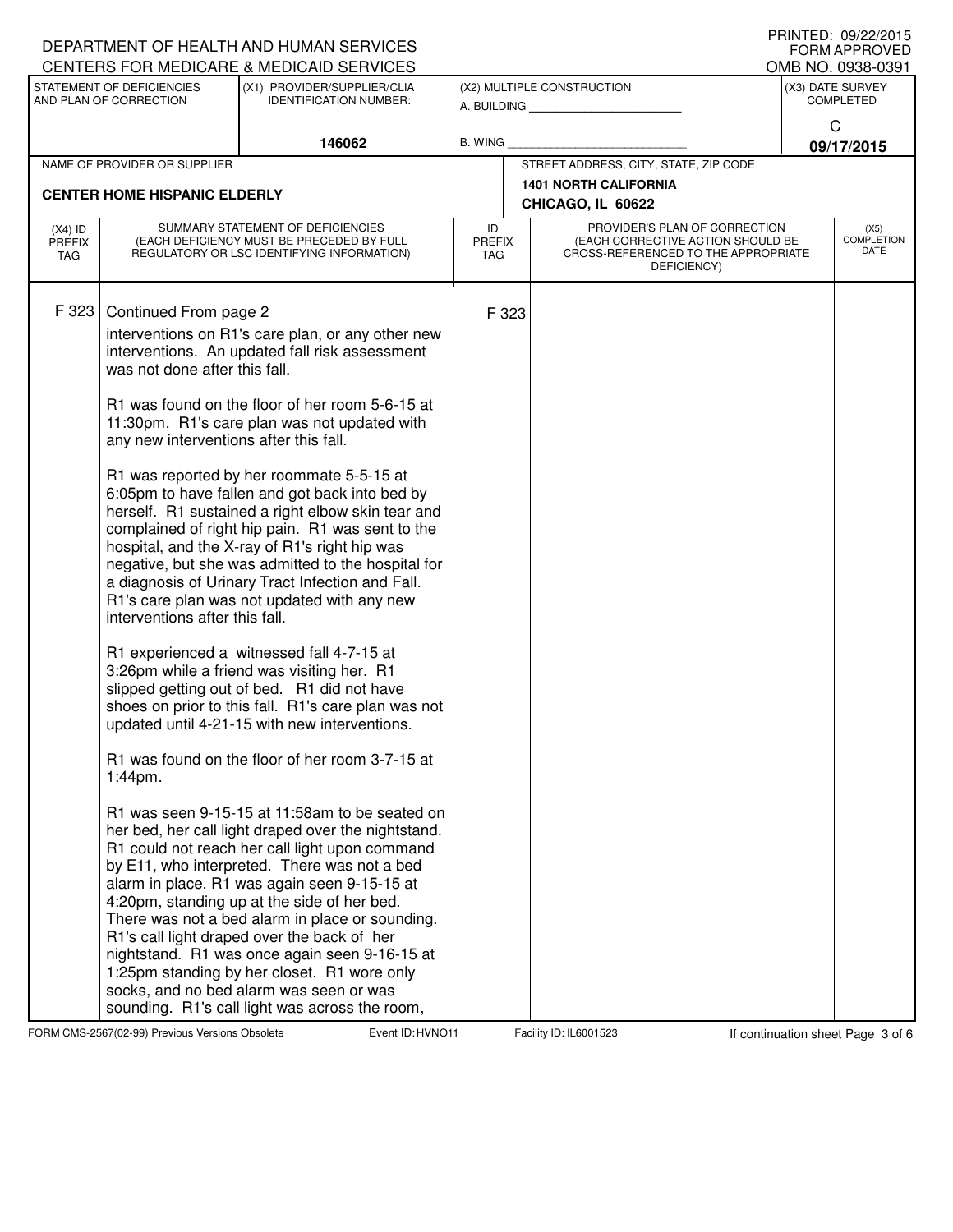|                                   |                                                                                                                              | DEPARTMENT OF HEALTH AND HUMAN SERVICES<br>CENTERS FOR MEDICARE & MEDICAID SERVICES                                                                                                                                                                                                                                                                                                                                                                                                                                                                                                                                                                                                                                                                                                                                                                                                                                                                                                                                                                                                                                                                                                                                                                                                                                                                                                                                                                                                                                                                                                                                                                                                                           |                                   |                                                   |                                                                                                                          |                                          | U ININTED. <i>UJIEEI</i> LUIJ<br><b>FORM APPROVED</b> |  |  |  |
|-----------------------------------|------------------------------------------------------------------------------------------------------------------------------|---------------------------------------------------------------------------------------------------------------------------------------------------------------------------------------------------------------------------------------------------------------------------------------------------------------------------------------------------------------------------------------------------------------------------------------------------------------------------------------------------------------------------------------------------------------------------------------------------------------------------------------------------------------------------------------------------------------------------------------------------------------------------------------------------------------------------------------------------------------------------------------------------------------------------------------------------------------------------------------------------------------------------------------------------------------------------------------------------------------------------------------------------------------------------------------------------------------------------------------------------------------------------------------------------------------------------------------------------------------------------------------------------------------------------------------------------------------------------------------------------------------------------------------------------------------------------------------------------------------------------------------------------------------------------------------------------------------|-----------------------------------|---------------------------------------------------|--------------------------------------------------------------------------------------------------------------------------|------------------------------------------|-------------------------------------------------------|--|--|--|
|                                   | STATEMENT OF DEFICIENCIES                                                                                                    | (X1) PROVIDER/SUPPLIER/CLIA                                                                                                                                                                                                                                                                                                                                                                                                                                                                                                                                                                                                                                                                                                                                                                                                                                                                                                                                                                                                                                                                                                                                                                                                                                                                                                                                                                                                                                                                                                                                                                                                                                                                                   |                                   |                                                   | (X2) MULTIPLE CONSTRUCTION                                                                                               | OMB NO. 0938-0391<br>(X3) DATE SURVEY    |                                                       |  |  |  |
|                                   | AND PLAN OF CORRECTION                                                                                                       | <b>IDENTIFICATION NUMBER:</b>                                                                                                                                                                                                                                                                                                                                                                                                                                                                                                                                                                                                                                                                                                                                                                                                                                                                                                                                                                                                                                                                                                                                                                                                                                                                                                                                                                                                                                                                                                                                                                                                                                                                                 |                                   |                                                   | A. BUILDING                                                                                                              | <b>COMPLETED</b><br>C                    |                                                       |  |  |  |
|                                   |                                                                                                                              | 146062                                                                                                                                                                                                                                                                                                                                                                                                                                                                                                                                                                                                                                                                                                                                                                                                                                                                                                                                                                                                                                                                                                                                                                                                                                                                                                                                                                                                                                                                                                                                                                                                                                                                                                        | <b>B. WING</b>                    |                                                   |                                                                                                                          | 09/17/2015                               |                                                       |  |  |  |
|                                   | NAME OF PROVIDER OR SUPPLIER                                                                                                 |                                                                                                                                                                                                                                                                                                                                                                                                                                                                                                                                                                                                                                                                                                                                                                                                                                                                                                                                                                                                                                                                                                                                                                                                                                                                                                                                                                                                                                                                                                                                                                                                                                                                                                               |                                   |                                                   | STREET ADDRESS, CITY, STATE, ZIP CODE                                                                                    |                                          |                                                       |  |  |  |
|                                   | <b>CENTER HOME HISPANIC ELDERLY</b>                                                                                          |                                                                                                                                                                                                                                                                                                                                                                                                                                                                                                                                                                                                                                                                                                                                                                                                                                                                                                                                                                                                                                                                                                                                                                                                                                                                                                                                                                                                                                                                                                                                                                                                                                                                                                               |                                   | <b>1401 NORTH CALIFORNIA</b><br>CHICAGO, IL 60622 |                                                                                                                          |                                          |                                                       |  |  |  |
| $(X4)$ ID<br><b>PREFIX</b><br>TAG | SUMMARY STATEMENT OF DEFICIENCIES<br>(EACH DEFICIENCY MUST BE PRECEDED BY FULL<br>REGULATORY OR LSC IDENTIFYING INFORMATION) |                                                                                                                                                                                                                                                                                                                                                                                                                                                                                                                                                                                                                                                                                                                                                                                                                                                                                                                                                                                                                                                                                                                                                                                                                                                                                                                                                                                                                                                                                                                                                                                                                                                                                                               | ID<br><b>PREFIX</b><br><b>TAG</b> |                                                   | PROVIDER'S PLAN OF CORRECTION<br>(EACH CORRECTIVE ACTION SHOULD BE<br>CROSS-REFERENCED TO THE APPROPRIATE<br>DEFICIENCY) | (X5)<br><b>COMPLETION</b><br><b>DATE</b> |                                                       |  |  |  |
| F 323                             | Continued From page 3<br>partially in the bottom drawer.<br>get up unassisted."<br>discussed.                                | E10 (Restorative Nurse) stated 9-16-15 at<br>11:57am she assess each new resident upon<br>admission, quarterly, and with a significant<br>change, such as decline in condition/admission<br>into Hospice. She does not routinely re-assess<br>each resident after a fall. E10 attends the weekly<br>Fall/Safety Committee meeting, each Monday.<br>All department heads, such as the Director of<br>Nursing, Assistant Director of Nursing, and The<br>MDS (Minimum Data Set)/Care Plan Coordinator<br>also attend. The falls which occurred during the<br>past week are discussed, and new interventions<br>to attempt to prevent future falls are discussed. If<br>the resident is to receive a bed or chair alarm,<br>E10 would distribute these items to the resident,<br>instruct nursing staff, and update the resident's<br>care plan. If the interventions were of a different<br>safety measure, such as call lights placed within<br>reach, etc., the MDS/Care Plan Coordinator<br>updates the resident's care plan. E10 attended<br>the 9-14-14 Fall/Safety meeting, where R1's<br>injury of unknown origin reported 9-5-15 was<br>discussed. To her knowledge, R1 has never had<br>a bed or chair alarm. Alarms are placed at the<br>decision of the Fall/Safety team, or a Physician<br>may order them. E10 added a bed alarm should<br>be considered for R1, as "we don't want her to<br>E11 (MDS/Care Plan Coordinator) stated 9-16-15<br>at 1:00pm she attended the Fall/Safety meeting<br>9-14-15, where R1's injury of unknown origin<br>resulting in a fractured rib was discussed. The<br>presence or absence of a bed alarm was not<br>E3 (Assistant Director of Nursing) stated 9-16-15 |                                   | F 323                                             |                                                                                                                          |                                          |                                                       |  |  |  |

FORM CMS-2567(02-99) Previous Versions Obsolete Event ID: HVNO11 Facility ID: IL6001523 If continuation sheet Page 4 of 6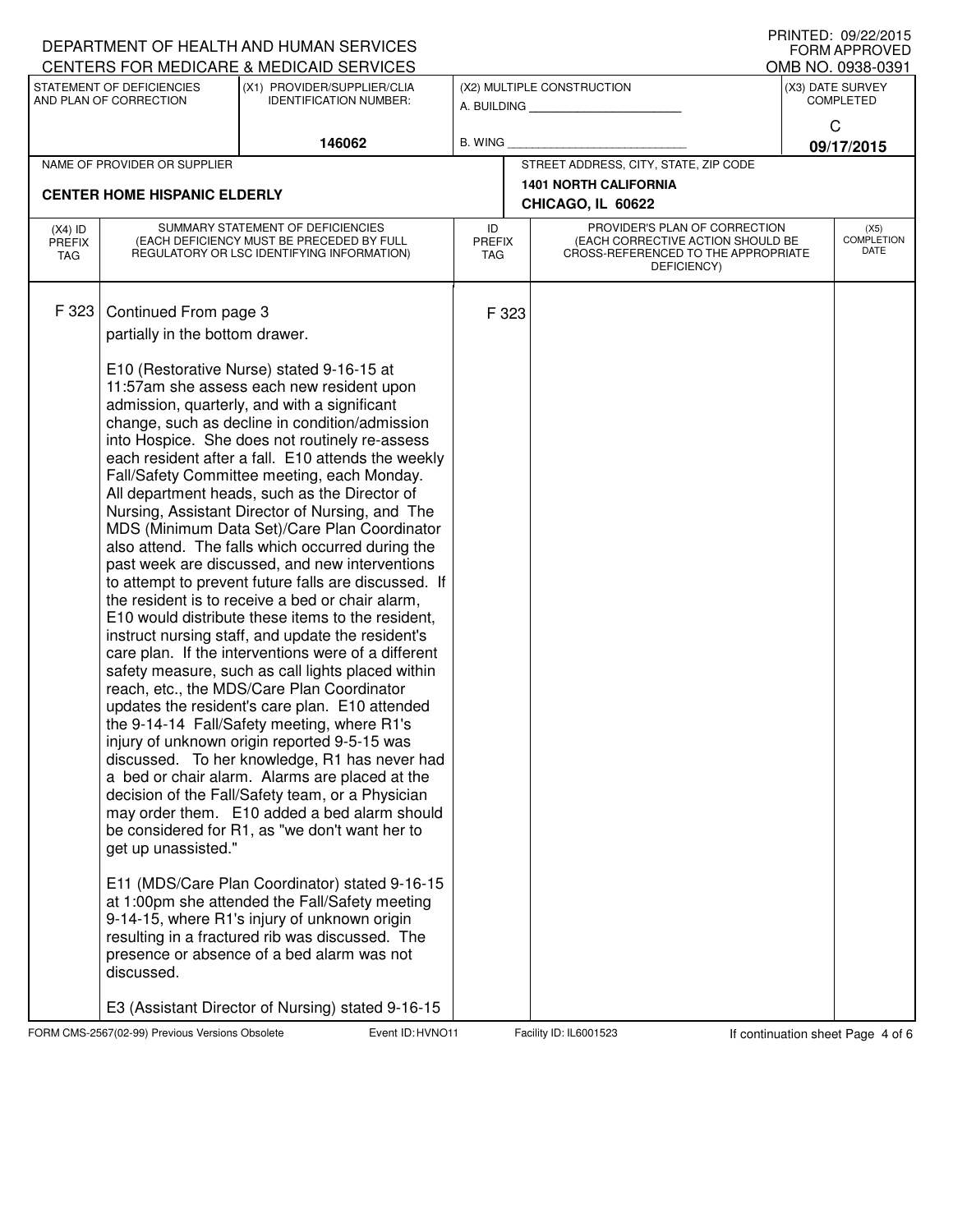| DEPARTMENT OF HEALTH AND HUMAN SERVICES |                                                                                           |                                                                                                                                                                                                                                                                                                                                                                                                                                                                                                                                                                                                                                                                                                                                                                                                                                                                                                                                                                                                                                                                                                                                                                                                                                                                                                                                                                                                                                                                                                                                                                                                                 | FRINTED. UYZZZZUTJ<br><b>FORM APPROVED</b><br>OMB NO. 0938-0391 |                                                   |                                                                                                                          |                                      |                                   |  |  |  |
|-----------------------------------------|-------------------------------------------------------------------------------------------|-----------------------------------------------------------------------------------------------------------------------------------------------------------------------------------------------------------------------------------------------------------------------------------------------------------------------------------------------------------------------------------------------------------------------------------------------------------------------------------------------------------------------------------------------------------------------------------------------------------------------------------------------------------------------------------------------------------------------------------------------------------------------------------------------------------------------------------------------------------------------------------------------------------------------------------------------------------------------------------------------------------------------------------------------------------------------------------------------------------------------------------------------------------------------------------------------------------------------------------------------------------------------------------------------------------------------------------------------------------------------------------------------------------------------------------------------------------------------------------------------------------------------------------------------------------------------------------------------------------------|-----------------------------------------------------------------|---------------------------------------------------|--------------------------------------------------------------------------------------------------------------------------|--------------------------------------|-----------------------------------|--|--|--|
|                                         | STATEMENT OF DEFICIENCIES<br>AND PLAN OF CORRECTION                                       | CENTERS FOR MEDICARE & MEDICAID SERVICES<br>(X1) PROVIDER/SUPPLIER/CLIA<br><b>IDENTIFICATION NUMBER:</b>                                                                                                                                                                                                                                                                                                                                                                                                                                                                                                                                                                                                                                                                                                                                                                                                                                                                                                                                                                                                                                                                                                                                                                                                                                                                                                                                                                                                                                                                                                        |                                                                 |                                                   | (X2) MULTIPLE CONSTRUCTION<br>A. BUILDING                                                                                | (X3) DATE SURVEY<br><b>COMPLETED</b> |                                   |  |  |  |
|                                         |                                                                                           | 146062                                                                                                                                                                                                                                                                                                                                                                                                                                                                                                                                                                                                                                                                                                                                                                                                                                                                                                                                                                                                                                                                                                                                                                                                                                                                                                                                                                                                                                                                                                                                                                                                          | <b>B. WING</b>                                                  |                                                   |                                                                                                                          |                                      | C<br>09/17/2015                   |  |  |  |
|                                         | NAME OF PROVIDER OR SUPPLIER                                                              |                                                                                                                                                                                                                                                                                                                                                                                                                                                                                                                                                                                                                                                                                                                                                                                                                                                                                                                                                                                                                                                                                                                                                                                                                                                                                                                                                                                                                                                                                                                                                                                                                 |                                                                 |                                                   | STREET ADDRESS, CITY, STATE, ZIP CODE                                                                                    |                                      |                                   |  |  |  |
|                                         | <b>CENTER HOME HISPANIC ELDERLY</b>                                                       |                                                                                                                                                                                                                                                                                                                                                                                                                                                                                                                                                                                                                                                                                                                                                                                                                                                                                                                                                                                                                                                                                                                                                                                                                                                                                                                                                                                                                                                                                                                                                                                                                 |                                                                 | <b>1401 NORTH CALIFORNIA</b><br>CHICAGO, IL 60622 |                                                                                                                          |                                      |                                   |  |  |  |
| $(X4)$ ID<br><b>PREFIX</b><br>TAG       |                                                                                           | SUMMARY STATEMENT OF DEFICIENCIES<br>(EACH DEFICIENCY MUST BE PRECEDED BY FULL<br>REGULATORY OR LSC IDENTIFYING INFORMATION)                                                                                                                                                                                                                                                                                                                                                                                                                                                                                                                                                                                                                                                                                                                                                                                                                                                                                                                                                                                                                                                                                                                                                                                                                                                                                                                                                                                                                                                                                    | ID<br><b>PREFIX</b><br>TAG                                      |                                                   | PROVIDER'S PLAN OF CORRECTION<br>(EACH CORRECTIVE ACTION SHOULD BE<br>CROSS-REFERENCED TO THE APPROPRIATE<br>DEFICIENCY) |                                      | (X5)<br><b>COMPLETION</b><br>DATE |  |  |  |
| F 323                                   | Continued From page 4<br>functional.<br>bed and chair alarm for R1.<br>when R3 is in bed. | at 12:14pm the resident's care plan is to be<br>updated with new, preventative interventions after<br>each fall occurrence. The restorative nurse<br>implements any new interventions, such as floor<br>mats or alarms. Thereafter, it is the responsibility<br>of restorative aides, nurses, and CNA's to ensure<br>theses interventions remain in place and are<br>Z3 (Director of Clinical Services) stated 9-16-15<br>at 4:20pm a resident's fall risk assessment<br>should be updated by the nurse after each fall<br>occurrence. Z3 stated 9-17-15 at 10:12am E13<br>(Nurse) should have followed through on the<br>physician's order she received 5-7-15 to place a<br>R3 has a diagnosis significant for Dementia.<br>Facility incident written by E4 dated 9-3-15 at<br>5:24pm indicates R3 was found sitting on the<br>floor near the foot of her bed, stating "I hit the<br>back of my head on the floor." R3's physician<br>gave orders to send R3 to the hospital for<br>evaluation. R3 received a CT scan of her head<br>and Pelvis X-rays at the hospital. E4's nursing<br>note dated 9-3-15 at 6:10pm indicates a pressure<br>chair alarm was received for R3's use by E10.<br>R3's care plan does not include the intervention<br>of a chair alarm. This care plan does include the<br>interventions to apply bed wedges and floor mats<br>E10 stated 9-17-15 at 9:50am she gave a<br>chair/bed alarm to E4 on 9-3-15, and instructed<br>E4 to use it interchangeably on R3's chair and<br>bed, whichever R3 is using at the time. E10<br>forgot to place this intervention in R3's care plan. | F 323                                                           |                                                   |                                                                                                                          |                                      |                                   |  |  |  |

FORM CMS-2567(02-99) Previous Versions Obsolete Event ID: HVNO11 Facility ID: IL6001523 If continuation sheet Page 5 of 6